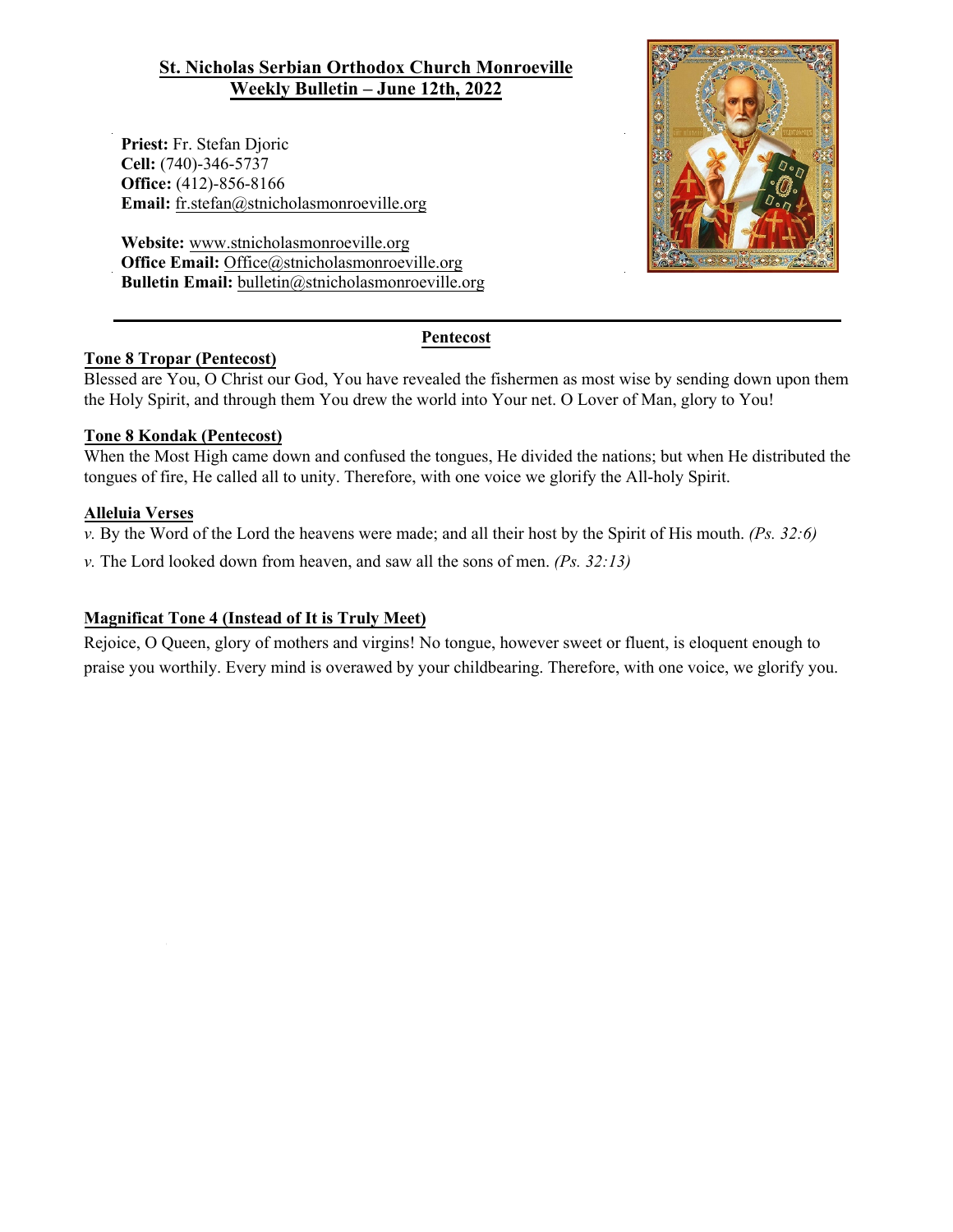# **Epistle - Acts 2:1-11**

When the Day of Pentecost had fully come, they were all with one accord in one place. And suddenly there came a sound from heaven, as of a rushing mighty wind, and it filled the whole house where they were sitting. Then there appeared to them divided tongues, as of fire, and one sat upon each of them. And they were all filled with the Holy Spirit and began to speak with other tongues, as the Spirit gave them utterance. And there were dwelling in Jerusalem Jews, devout men, from every nation under heaven. And when this sound occurred, the multitude came together, and were confused, because everyone heard them speak in his own language. Then they were all amazed and marveled, saying to one another, "Look, are not all these who speak Galileans? And how is it that we hear, each in our own language in which we were born? Parthians and Medes and Elamites, those dwelling in Mesopotamia, Judea and Cappadocia, Pontus and Asia, Phrygia and Pamphylia, Egypt and the parts of Libya adjoining Cyrene, visitors from Rome, both Jews and proselytes, Cretans and Arabs—we hear them speaking in our own tongues the wonderful works of God."

## **Gospel - John 7:37-52; 8:12**

On the last day, that great day of the feast, Jesus stood and cried out, saying, "If anyone thirsts, let him come to Me and drink. He who believes in Me, as the Scripture has said, out of his heart will flow rivers of living water." But this He spoke concerning the Spirit, whom those believing in Him would receive; for the Holy Spirit was not yet given, because Jesus was not yet glorified. Therefore many from the crowd, when they heard this saying, said, "Truly this is the Prophet." Others said, "This is the Christ." But some said, "Will the Christ come out of Galilee? Has not the Scripture said that the Christ comes from the seed of David and from the town of Bethlehem, where David was?" So there was a division among the people because of Him. Now some of them wanted to take Him, but no one laid hands on Him. Then the officers came to the chief priests and Pharisees, who said to them, "Why have you not brought Him?" The officers answered, "No man ever spoke like this Man!" Then the Pharisees answered them, "Are you also deceived? Have any of the rulers or the Pharisees believed in Him? But this crowd that does not know the law is accursed." Nicodemus (he who came to Jesus by night, being one of them) said to them, "Does our law judge a man before it hears him and knows what he is doing?" They answered and said to him, "Are you also from Galilee? Search and look, for no prophet has arisen out of Galilee." Then Jesus spoke to them again, saying, "I am the light of the world. He who follows Me shall not walk in darkness, but have the light of life."